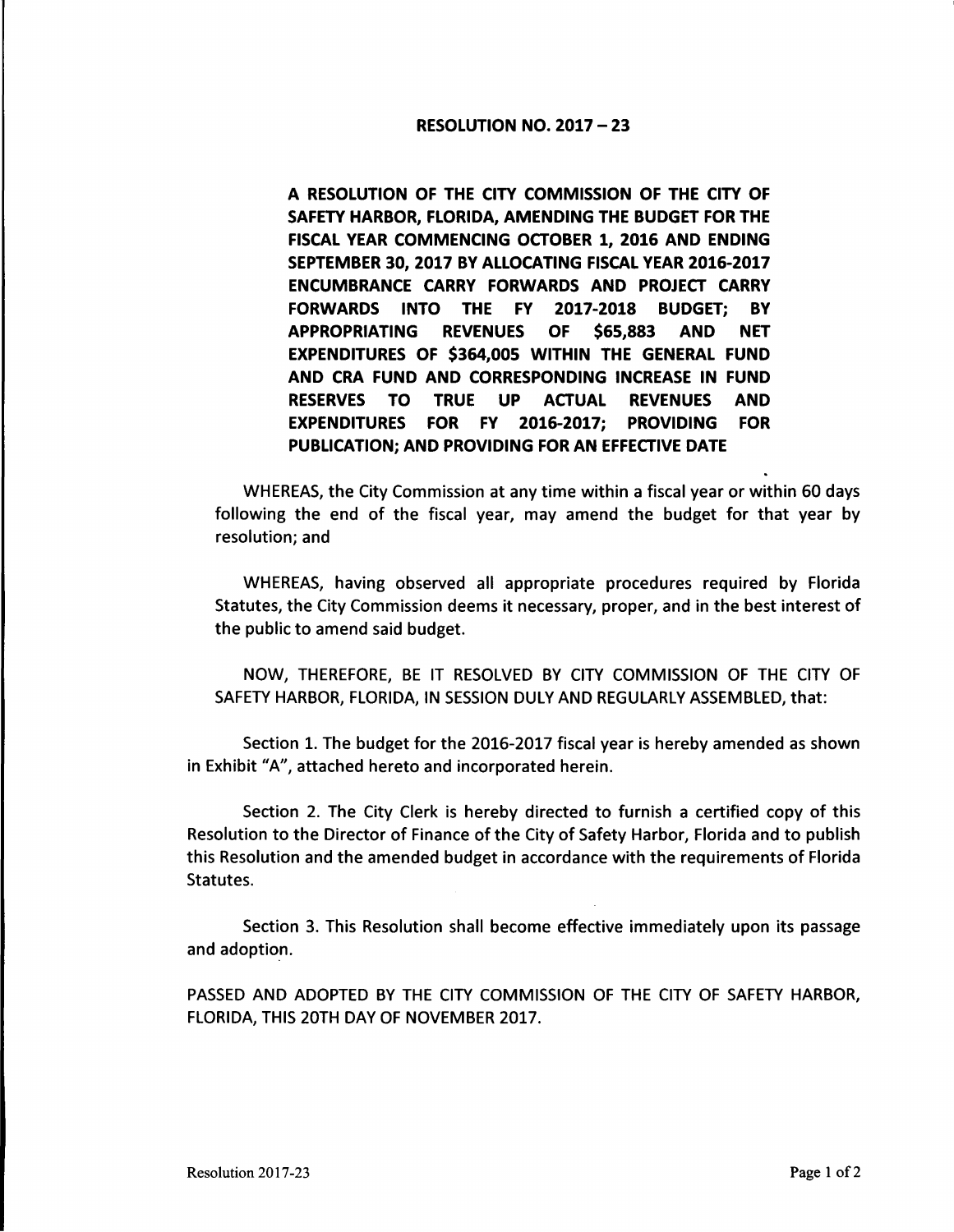MAYOR-COMMISSIONER 'V VICE MAYOR-COMMISSIONER

**COMMISSIONER** 

**COMMARSIONER COMMISSIONER** 

ATTEST:<br>Kano Cammons

CITY CLERK

APPROVED AS TO FORM:

 $\ell$ M QL $+$ М D  $\overline{1}$ 

City Attorney

 $\ddot{\phantom{a}}$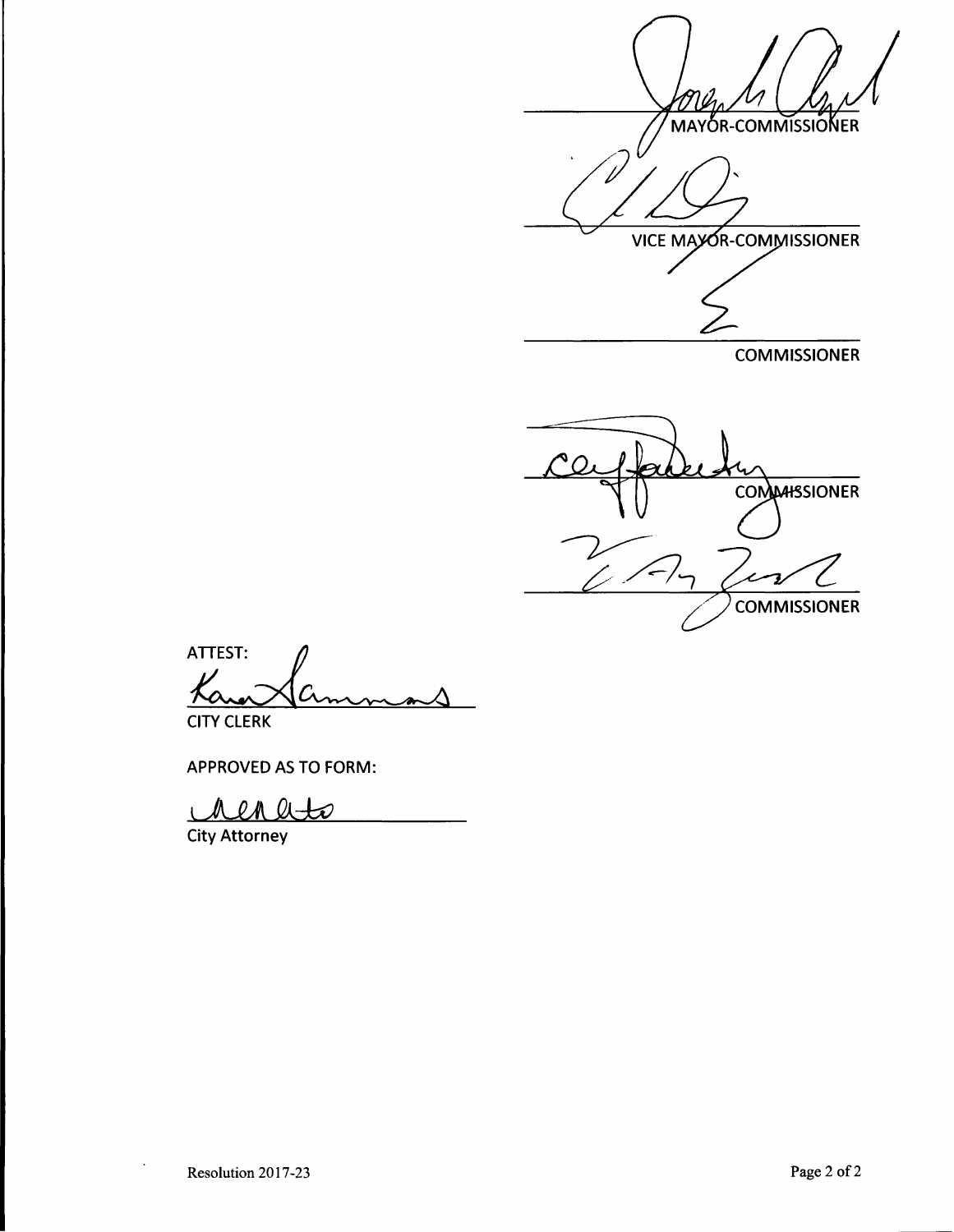## **EXHIBIT A FY 2017 BUDGET AMENDMENT RESOLUTION NO. 2017-23**

| ENCUMBRANCE/                   |                   |                       |                 |                 |                      |
|--------------------------------|-------------------|-----------------------|-----------------|-----------------|----------------------|
| <b>BUDGET ADJUSTMENT</b>       |                   |                       | <b>PROJECT</b>  | INCREASE/       |                      |
| <b>BY FUND</b>                 | <b>TRANS DATE</b> | <b>ACCOUNT NUMBER</b> | ID              | <b>DECREASE</b> | AMEND FY 2017 BUDGET |
|                                |                   |                       |                 |                 |                      |
| <b>General Fund</b>            |                   |                       |                 |                 |                      |
| ENC/BUDADJ                     | 9/30/2017         | 001-1099-588.99-01    |                 | Increase        | 84,721               |
| ENC/BUDADJ                     | 9/30/2017         | 001-1017-515.34-20    |                 | Decrease        | $-5,075$             |
| ENC/BUDADJ                     | 9/30/2017         | 001-1020-519.32-10    |                 | Decrease        | $-6,000$             |
| ENC/BUDADJ                     | 9/30/2017         | 001-1020-519.34-95    | <b>IRMA</b>     | Decrease        | $-1,964$             |
| ENC/BUDADJ                     | 9/30/2017         | 001-1020-519.46-40    |                 | Decrease        | $-840$               |
| <b>ENC/BUDADJ</b>              | 9/30/2017         | 001-1020-519.49-30    |                 | Decrease        | $-26,792$            |
| ENC/BUDADJ                     | 9/30/2017         | 001-1022-522.46-10    |                 | Decrease        | $-485$               |
| ENC/BUDADJ                     | 9/30/2017         | 001-1022-522.46-40    |                 | Decrease        | $-987$               |
| ENC/BUDADJ                     | 9/30/2017         | 001-1022-522.51-11    |                 | Decrease        | $-12,662$            |
| ENC/BUDADJ                     | 9/30/2017         | 001-1022-522.52-10    |                 | Decrease        | $-2,920$             |
| ENC/BUDADJ                     | 9/30/2017         | 001-1022-522.52-70    |                 | Decrease        | $-363$               |
| ENC/BUDADJ                     | 9/30/2017         | 001-1022-522.52-92    |                 | Decrease        | $-3,453$             |
| ENC/BUDADJ                     | 9/30/2017         | 001-1022-522.54-30    |                 | Decrease        | $-835$               |
| ENC/BUDADJ                     | 9/30/2017         | 001-1031-541.44-00    | <b>IRMA</b>     | Decrease        | $-1,973$             |
| ENC/BUDADJ                     | 9/30/2017         | 001-1055-571.46-01    |                 | Decrease        | $-644$               |
| ENC/BUDADJ                     | 9/30/2017         | 001-1056-572.46-01    | <b>RCCC</b>     | Decrease        | $-4,143$             |
| <b>ENC/BUDADJ</b>              | 9/30/2017         | 001-1056-572.47-01    | <b>RCADM</b>    | Decrease        | $-389$               |
| ENC/BUDADJ                     | 9/30/2017         | 001-1056-572.49-36    | <b>RCADM</b>    | Decrease        | $-558$               |
| ENC/BUDADJ                     | 9/30/2017         | 001-1056-572.51-10    | <b>RCCC</b>     | Decrease        | $-13$                |
| ENC/BUDADJ                     | 9/30/2017         | 001-1056-572.64-40    | <b>RCADM</b>    | Decrease        | $-8,074$             |
| ENC/BUDADJ                     | 9/30/2017         | 001-1058-572.34-90    |                 | Decrease        | $-4,251$             |
| ENC/BUDADJ                     | 9/30/2017         | 001-1058-572.46-01    |                 | Decrease        | $-2,300$             |
|                                |                   |                       |                 |                 |                      |
| <b>Stormwater Fund</b>         |                   |                       |                 |                 |                      |
| ENC/BUDADJ                     | 9/30/2017         | 011-2099-588.99-03    |                 | Increase        | 448,665              |
| ENC/BUDADJ                     | 9/30/2017         | 011-2037-538.53-30    | DR0040          | Decrease        | $-26,500$            |
| ENC/BUDADJ                     | 9/30/2017         | 011-2037-538.63-00    | <b>PWI001</b>   | Decrease        | $-13,128$            |
| ENC/BUDADJ                     | 9/30/2017         | 011-2037-538.63-00    | TD <sub>9</sub> | Decrease        | $-118,000$           |
| ENC/BUDADJ                     | 9/30/2017         | 011-2037-538.63-00    | DR0048          | Decrease        | $-291,037$           |
|                                |                   |                       |                 |                 |                      |
| <b>Public Safety Fund</b>      |                   |                       |                 |                 |                      |
| ENC/BUDADJ                     | 9/30/2017         | 012-2099-588.99-01    |                 | Increase        | 36,151               |
| ENC/BUDADJ                     | 9/30/2017         | 012-2022-522.64-40    | PS0017          | Decrease        | $-36,151$            |
|                                |                   |                       |                 |                 |                      |
| <b>Street Improvement Fund</b> |                   |                       |                 |                 |                      |
| ENC/BUDADJ                     | 9/30/2017         | 014-2099-588.99-01    |                 | Increase        | 4,500                |
| ENC/BUDADJ                     | 9/30/2017         | 014-2031-541.52-90    |                 | Decrease        | $-3,000$             |
| ENC/BUDADJ                     | 9/30/2017         | 014-2031-541.63-00    | ST0024          | Decrease        | $-1,500$             |
|                                |                   |                       |                 |                 |                      |
| <b>Tree Bank Fund</b>          |                   |                       |                 |                 |                      |
| ENC/BUDADJ                     | 9/30/2017         | 017-2099-588.99-03    |                 | Increase        | 5,000                |
| ENC/BUDADJ                     | 9/30/2017         | 017-2024-524.49-30    |                 | Decrease        | $-5,000$             |
|                                |                   |                       |                 |                 |                      |
| <b>Capital Projects Fund</b>   |                   |                       |                 |                 |                      |
| ENC/BUDADJ                     | 9/30/2017         | 032-3099-588.99-02    |                 | Increase        | 143,391              |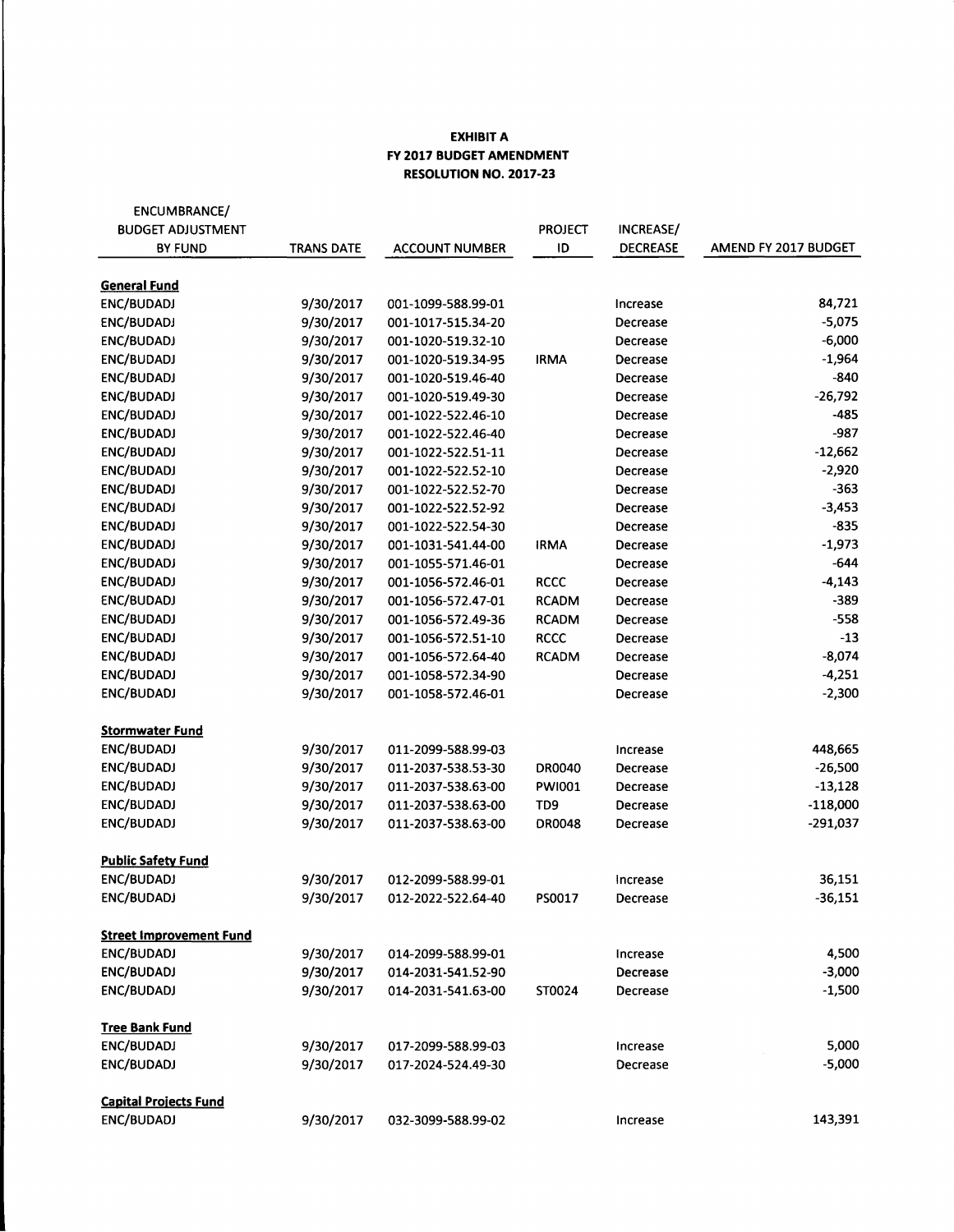| ENC/BUDADJ                                   | 9/30/2017 | 032-3022-522.62-00 | <b>PSI003</b> | Decrease | $-31,559$    |
|----------------------------------------------|-----------|--------------------|---------------|----------|--------------|
| ENC/BUDADJ                                   | 9/30/2017 | 032-3031-541.49-30 |               | Decrease | $-3,605$     |
| ENC/BUDADJ                                   | 9/30/2017 | 032-3031-541.63-00 | PWI001        | Decrease | $-13,128$    |
| ENC/BUDADJ                                   | 9/30/2017 | 032-3033-519.63-00 | <b>PWI001</b> | Decrease | $-7,658$     |
| ENC/BUDADJ                                   | 9/30/2017 | 032-3056-572.62-00 | PR0061        | Decrease | $-4,000$     |
| ENC/BUDADJ                                   | 9/30/2017 | 032-3056-572.62-00 | PR0052        | Decrease | $-70,460$    |
| ENC/BUDADJ                                   | 9/30/2017 | 032-3058-572.63-00 | <b>CRAWPD</b> | Decrease | $-12,981$    |
| <b>Water and Wastewater Fund</b>             |           |                    |               |          |              |
| ENC/BUDADJ                                   | 9/30/2017 | 041-4099-588.99-01 |               | Increase | 81,318       |
| ENC/BUDADJ                                   | 9/30/2017 | 041-4016-513.32-30 |               | Decrease | $-4,100$     |
| ENC/BUDADJ                                   | 9/30/2017 | 041-4016-513.46-40 |               | Decrease | $-11,486$    |
| ENC/BUDADJ                                   | 9/30/2017 | 041-4016-513.51-11 |               | Decrease | $-9,339$     |
| ENC/BUDADJ                                   | 9/30/2017 | 041-4016-513.64-40 |               | Decrease | $-9,604$     |
| ENC/BUDADJ                                   | 9/30/2017 | 041-4035-533.63-00 | PWI001        | Decrease | $-21,362$    |
| ENC/BUDADJ                                   | 9/30/2017 | 041-4036-535.46-90 |               | Decrease | $-265$       |
| ENC/BUDADJ                                   | 9/30/2017 | 041-4036-535.63-00 | <b>PWI001</b> | Decrease | $-25,162$    |
|                                              |           |                    |               |          |              |
| <b>Sanitation Fund</b>                       |           |                    |               |          |              |
| ENC/BUDADJ                                   | 9/30/2017 | 044-4599-588.99-01 |               | Increase | 107,588      |
| ENC/BUDADJ                                   | 9/30/2017 | 044-4532-534.62-00 | <b>SNI002</b> | Decrease | $-82,426$    |
| ENC/BUDADJ                                   | 9/30/2017 | 044-4532-534.63-00 | <b>PWI001</b> | Decrease | $-25,162$    |
| Water and Wastewater/Renewal and Replacement |           |                    |               |          |              |
| ENC/BUDADJ                                   | 9/30/2017 | 048-4099-588.99-02 |               | Increase | 2,184,739    |
| ENC/BUDADJ                                   | 9/30/2017 | 048-4035-533.63-00 | <b>UTW002</b> | Decrease | $-1,390$     |
| ENC/BUDADJ                                   | 9/30/2017 | 048-4035-533.63-00 | UT0082        | Decrease | $-3,041$     |
| ENC/BUDADJ                                   | 9/30/2017 | 048-4035-533.63-00 | UT0066        | Decrease | $-9,251$     |
| ENC/BUDADJ                                   | 9/30/2017 | 048-4035-533.63-00 | UT0083        | Decrease | $-10,924$    |
| ENC/BUDADJ                                   | 9/30/2017 | 048-4035-533.63-00 | UT0086        | Decrease | $-21,522$    |
| ENC/BUDADJ                                   | 9/30/2017 | 048-4035-533.63-00 | <b>CRSWRR</b> | Decrease | $-42,800$    |
| ENC/BUDADJ                                   | 9/30/2017 | 048-4035-533.63-00 | UT0084        | Decrease | $-48,153$    |
| ENC/BUDADJ                                   | 9/30/2017 | 048-4035-533.63-00 | UT0082        | Decrease | $-1,034,570$ |
| ENC/BUDADJ                                   | 9/30/2017 | 048-4036-535.63-00 | <b>UTS002</b> | Decrease | $-1,390$     |
| ENC/BUDADJ                                   | 9/30/2017 | 048-4036-535.63-00 | <b>UTS002</b> | Decrease | $-2,866$     |
| ENC/BUDADJ                                   | 9/30/2017 | 048-4036-535.63-00 | <b>UT0085</b> | Decrease | $-4,253$     |
| ENC/BUDADJ                                   | 9/30/2017 | 048-4036-535.63-00 | <b>UT0054</b> | Decrease | $-11,540$    |
| ENC/BUDADJ                                   | 9/30/2017 | 048-4036-535.63-00 | UT0054        | Decrease | $-15,210$    |
| ENC/BUDADJ                                   | 9/30/2017 | 048-4036-535.63-00 | UT0102        | Decrease | $-43,076$    |
| ENC/BUDADJ                                   | 9/30/2017 | 048-4036-535.63-00 | UT0077        | Decrease | $-934,753$   |
|                                              |           |                    |               |          |              |
| <b>Parkland Fund</b><br>ENC/BUDADJ           | 9/30/2017 | 063-6099-588.99-03 |               |          | 684          |
| ENC/BUDADJ                                   | 9/30/2017 | 063-6058-572.63-00 | <b>PKI025</b> | Increase | $-684$       |
|                                              |           |                    |               | Decrease |              |
| <b>CRA Fund</b>                              |           |                    |               |          |              |
| ENC/BUDADJ                                   | 9/30/2017 | 067-6599-588.99-02 |               | increase | 39,393       |
| ENC/BUDADJ                                   | 9/30/2017 | 067-6517-515.49-30 | <b>CRBANN</b> | Decrease | $-389$       |
| ENC/BUDADJ                                   | 9/30/2017 | 067-6517-515.49-30 | CRAART        | Decrease | $-2,392$     |
| ENC/BUDADJ                                   | 9/30/2017 | 067-6517-515.49-30 | CRAART        | Decrease | $-2,500$     |
| ENC/BUDADJ                                   | 9/30/2017 | 067-6517-515.49-30 | <b>CRAART</b> | Decrease | $-5,200$     |
| ENC/BUDADJ                                   | 9/30/2017 | 067-6517-515.49-30 | <b>CRSIGN</b> | Decrease | $-7,700$     |
| ENC/BUDADJ                                   | 9/30/2017 | 067-6517-515.49-30 | <b>CRGRNT</b> | Decrease | $-20,000$    |
| ENC/BUDADJ                                   | 9/30/2017 | 067-6517-515.63-00 | <b>PKI009</b> | Decrease | $-1,212$     |